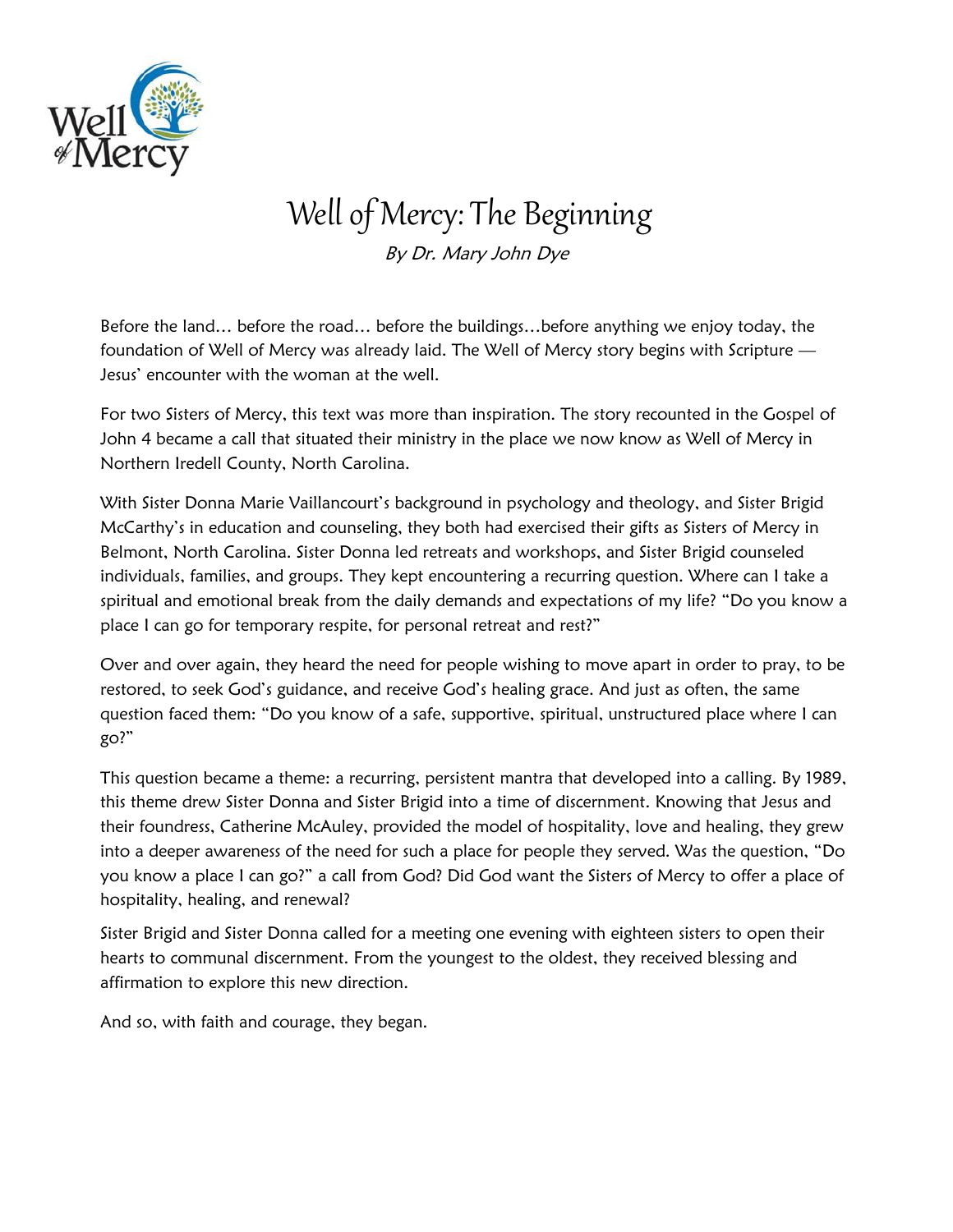Location was the first decision. The property search began. For a year and a half, they looked for land in the Charlotte and Gastonia areas of North Carolina because of their proximity to the Belmont home of the Sisters of Mercy. But there was something not quite right about every potential piece of property, including adjacent property to the Sisters of Mercy campus.

Early in June 1991, Sister Donna and Sister Brigid were driving from Charlotte to Boone, North Carolina, on I-77. When they got to the green rolling hills north of Statesville, they were struck with the beauty of the area.

"It is gorgeous up here," Sister Donna said. "But is this too far away?" At just that point in the conversation, they passed Exit 65 on I-77. The exit sign read: "Harmony/Union Grove."

And Sister Brigid remarked, "Wouldn't it be wonderful to have Well of Mercy in Harmony?"

In fact, they were so seized by the beauty of the area that, on their return trip, they drove through Harmony, Houstonville, and Union Grove, and Sister Brigid wrote down the names and phone numbers of realtors selling land in the area.

Sister Donna fully intended to call the realtors as soon as they got back, but when the week began, there were many other things to be done. She was just too busy to call on Monday, and then Tuesday, and also on Wednesday. Most of the week passed and she had not called a single realtor. Then, on Thursday, her brother-in-law called. "Hey," he said, "I think I've found the land you've been wanting."

Sister Donna's brother-in-law, a stockbroker in Charlotte, had a client who needed to sell a piece of property. This client was going to put it on the market the following week. Sister Donna asked her brother-in-law how much land was included. When he told her 110 acres, she thought immediately this was much more property than they needed. But before ending the conversation, she couldn't resist asking, "Do you know the location of the property?"

He replied, "The only thing I know is that it's up I-77 North somewhere near the Harmony/Union Grove exit."

She felt cold chills run through her. That was just too much of a coincidence to be chance. Two days later, June 6, 1991, Sisters Brigid and Donna visited the land. Though it wasn't IN Harmony it was close enough!

It was raw land, no roads, no development, no buildings — just beautiful, undeveloped land. But they felt the power of its beauty. They felt the holiness of the quiet. It was everything for which they had prayed. These Sisters believe that when a vision comes from God, God will provide. And that is how the next part of the story unfolds.

When they returned, after a detailed presentation to the Leadership Team, the team agreed to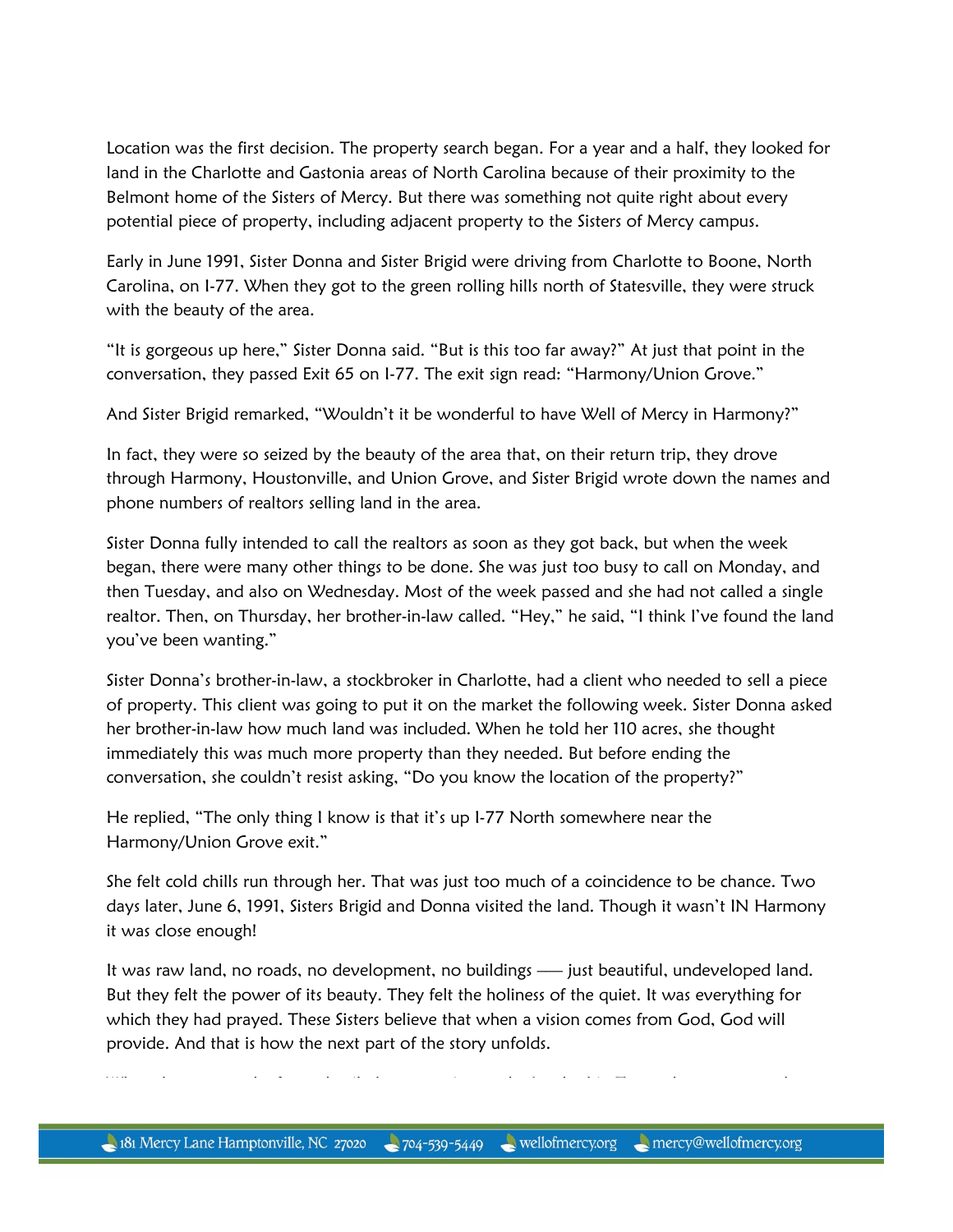Meanwhile, the Sisters worked tirelessly raising money for the new ministry. They spoke of their hopes everywhere they went. Their appeal and their vision struck a chord in people. After a year and a half, they had raised approximately \$750,000.

"Everyone we spoke with affirmed the need for such a ministry," Sister Brigid said. But finally she and Sister Donna were tired of fundraising, and ready to move forward with their ministry. They wanted to start building. But additional funds were needed. And so the Sisters of Mercy agreed to take out a loan. The minute they received word that a loan had been secured, Sister Donna and Sister Brigid got started!

An architect in Charlotte donated his services—which was just the beginning of many donations. The architect posed three questions to the Sisters: "What is the purpose of the ministry? What will people need? What will be their relationship to you and with one another?"

The Sisters had known in their hearts for a long-time what people were seeking: a safe, supportive, spiritual, hospitable place. They wanted buildings that would contribute to a person's need for warmth and welcome. The Sisters loved the architect's drawings the minute they received them—three lovely houses connected by a sweeping, southern-style front porch.

"We had a deep sense of stewardship of the gifts people were giving," Sister Donna said. The landscaper parked on the hill and prayed over the property before touching anything. The Sisters realized he wasn't landscaping; he was God-scaping. It was just one more of many wonderful building relationships.

Work on the road began December 14, 1992. They completed ten days' work before the winter rains started. They worked on February 14 and not again until the end of March. It was a long process. Just because it was a vision from God, and a calling, did not mean it was easy. The serene, beautiful place we have today was shaped by a long series of trials, patient endurance, numerous setbacks, and many prayers.

Looking back, there were a lot of things to discourage the Sisters. But they kept reminding themselves that this was not their work. It was God's work, and it would happen in God's time and in the way God wanted it to evolve. Their faith in God has continued to sustain and energize them.

The Sisters made a concerted effort to meet the people in their little rural community. They visited their neighbors, invited their families over and encouraged their questions. It was important to the Sisters that those who lived on and near the land would know their new neighbors and Well's mission.